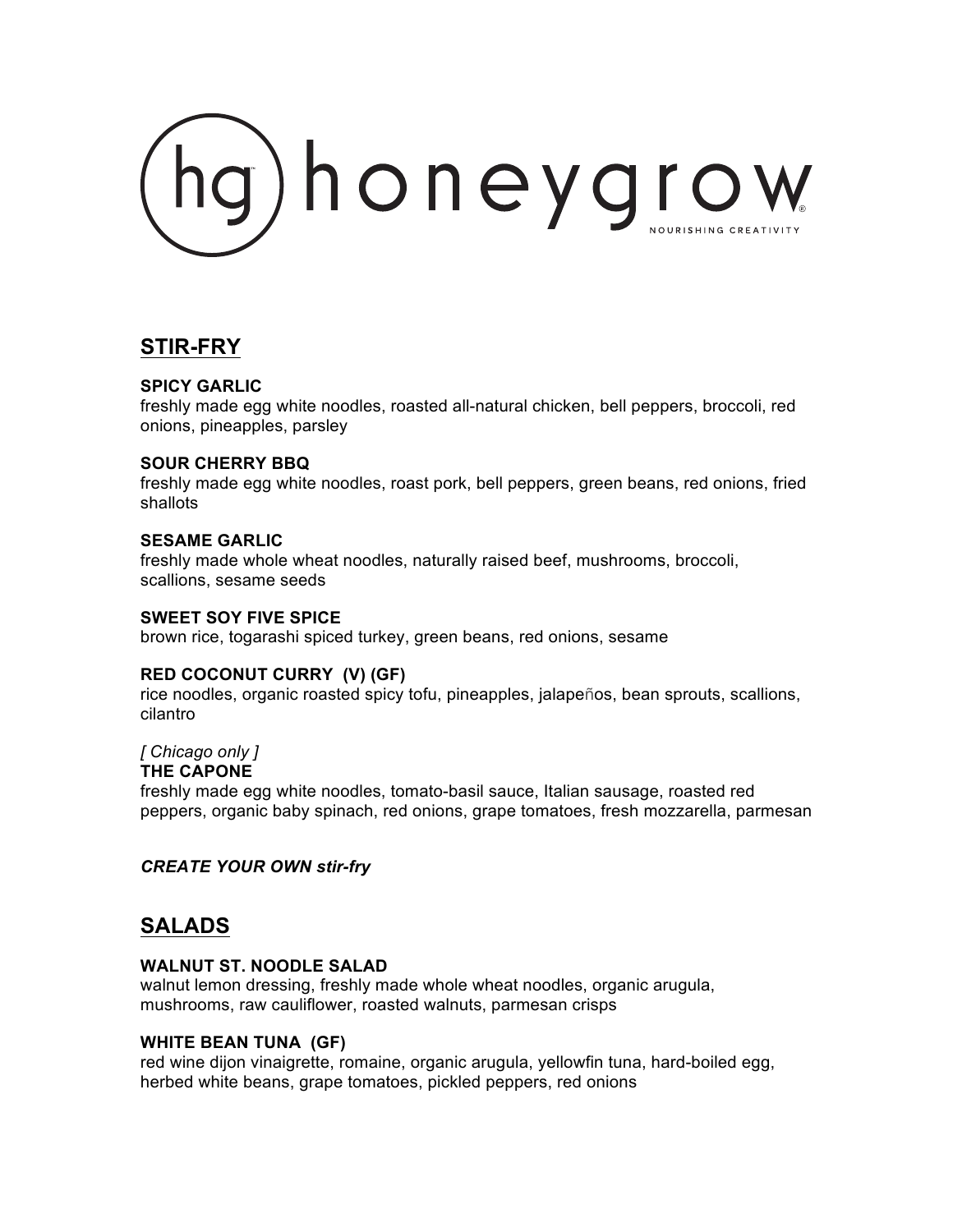### **VEGAN KALE (V)**

mustard soy vinaigrette, green kale, organic roasted spicy tofu, apples, carrots, roasted beets, red onions, radishes

### **COBB (GF)**

white balsamic vinaigrette, chopped romaine, roasted FreeBird chicken, hard boiled egg, crispy bacon, apples, grape tomatoes, avocado, crumbled blue cheese

#### **MAKE IT GRAIN**

orange sherry vinaigrette, wheat berries, red quinoa, organic arugula, grapes, roasted carrots, feta, roasted cashews

#### **VERANO (GF) (seasonal)**

creamy lime dressing**,** chopped **r**omaine, black beans, grape tomatoes, roasted corn, red onions, cotija cheese, avocado

### *CREATE YOUR OWN SALAD*

# **HONEYBAR**

# **SELECT 3 FRUITS:**

- Pineapple
- Bananas
- Apples
- Seasonal fruits

#### **SELECT 2 TOPPINGS:**

- Local plain yogurt
- Granola
- Coconut shavings
- Dark chocolate chips
- Housemade whipped cream

# **SELECT 1 HONEY OR MAPLE SYRUP:**

- Wildflower honey
- Buckwheat honey
- Clover honey
- Maple syrup (V)

# **COLD-PRESS JUICES**

# *GLUTEN-FREE and NO SUGAR ADDED*

## **BETTER OFF RED**

Watermelon, beet, lemon, raspberry

#### **GREEN IS GOOD**